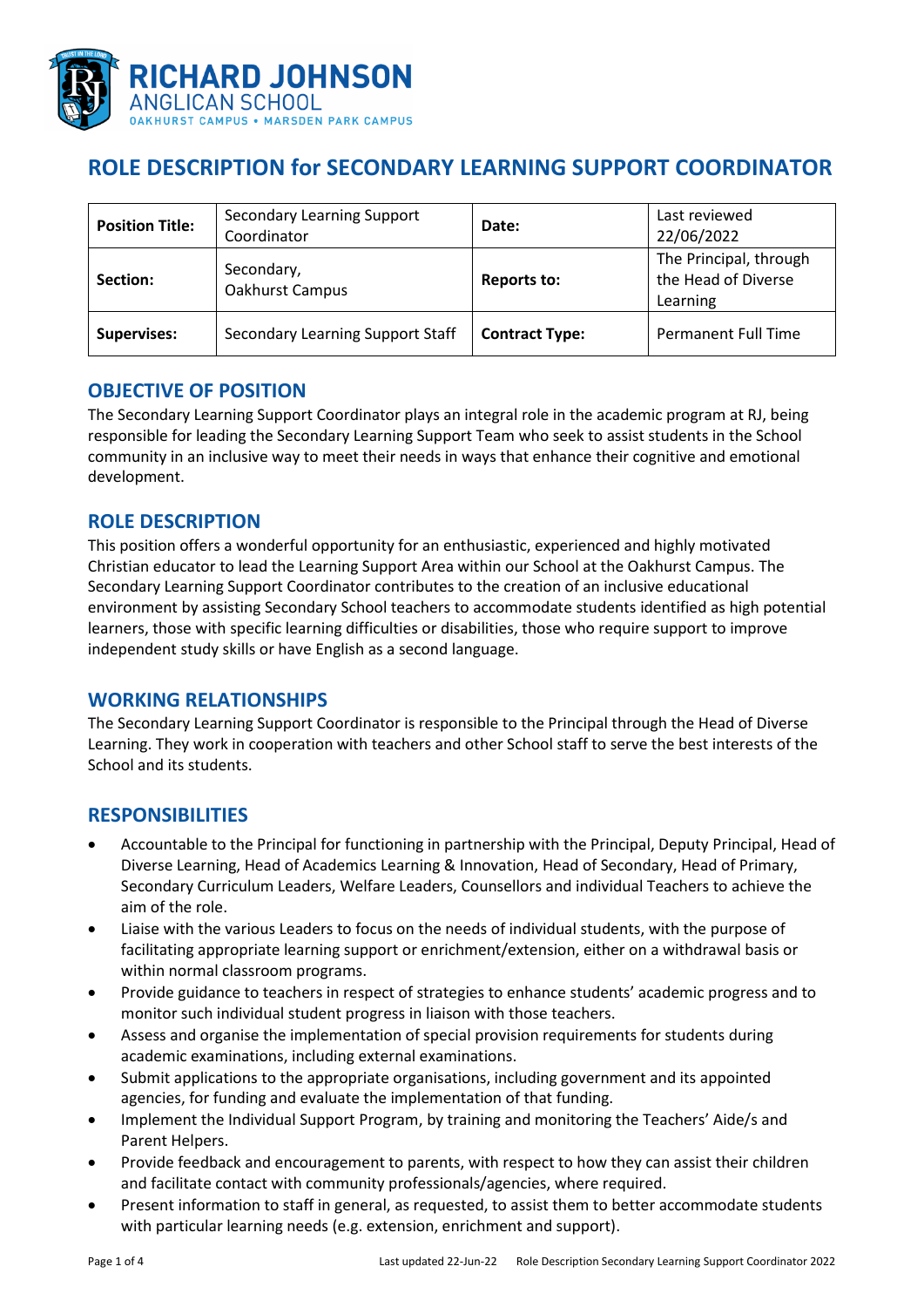- Arrange for individual assessments of students, including those externally administered, where appropriate.
- Provide comments in relation to prospective enrolments and the screening assessment process, as required.
- Attend Student Support Team Meetings as required.
- Provide integration support for students with special needs.
- Facilitate adjustments and modifications to the regular curriculum for students with learning needs.
- Undertake appropriate and sufficient assessments of student progress.
- Ensure the Learning Support team keep accurate records of student achievement and provide suitable communication and reports to parents and teachers.
- Identify processes for support, assessment and reporting for students with additional learning needs.
- Oversee and facilitate the development of Individual Education Plans (IEPs).
- Facilitate the administration of diagnostic assessments (formal and informal) that complement the School's processes for identification of students with learning difficulties.
- Assess and monitor progress of students with additional learning needs and identify processes for early intervention of potential learning difficulties.
- Supervise teacher aides and other learning support staff working with supported students, planning and overseeing work as appropriate.
- Assist teachers to support the needs of supported students in their classrooms.
- Collaborate with Secondary School Teachers to assist them plan and deliver effective teaching and learning programs for supported students.
- Implement strategies to enhance students' social, interpersonal and communication skills.
- In conjunction with Secondary School Teachers consult with parents as appropriate regarding all aspects affecting the learning of their children.

## **SPECIFIC REQUIREMENTS OF THE ROLE**

- Work in collaboration with Secondary School Teachers and Learning Support Teacher Aides to provide support for students with learning difficulties.
- Provide direct instruction and support to individuals and groups of students.
- Implement modifications and adaptations to the learning environment or materials in collaboration with the Secondary School Teachers.
- Provide support to enable students with learning needs to access the curriculum and complete assignments.
- Develop positive working partnerships with students, parents and staff to support, improve and extend students' learning.
- Interact sympathetically with children and their families, showing concern for the welfare and learning of all children.
- Support the development and maintenance of the School's policies and procedures, particularly in relation to students with special educational needs.
- Lead and contribute to the Learning Support program within our School.
- Have an understanding and working knowledge of the Schools' obligations under the Disability Standards for Education 2005.
- Have an understanding and working knowledge of the Nationally Consistent Collection of Data (NCCD) and how this data collection helps support students with disability.
- Overseeing NCCD, ensuring all academic documentation is accountable and compliant.
- Leading and managing change in line with the School's mission, values and Strategic Plan.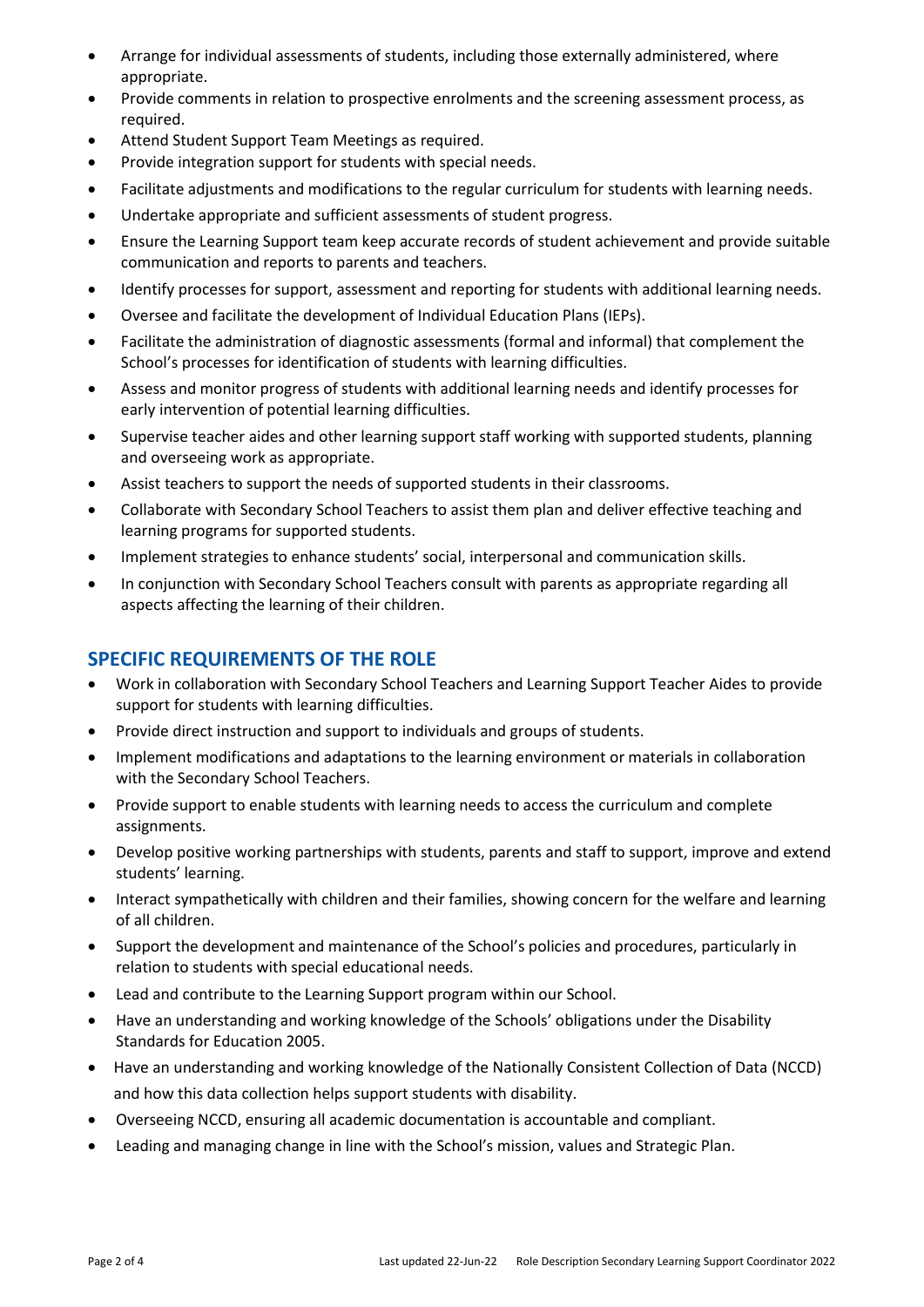# **PROFESSIONAL QUALITIES**

- Keep abreast of current educational developments.
- Promote practices based on sound educational research (ensuring evidence-based practices are implemented).
- Attend professional development opportunities or training as appropriate, with the aim of maintaining currency of teacher registration and professional knowledge.
- Be committed to the development of the professional self in accordance with the Australian Professional Standards for Teachers.
- Cooperate with other staff to develop and maintain a culture of high professional standards and mutual support.
- Lead/facilitate an agreed number of staff meetings, with the topic of supporting children with learning needs as required.
- Attend staff meetings and briefings as directed.
- Approachable, with exceptional interpersonal and communication skills.
- Able to manage difficult situations and be customer focused and results driven.
- Strategic thinking, leadership, coaching & supporting abilities.
- Collegial and collaborative.
- Innovative and creative.
- Organised, adaptable and able to work well under pressure.
- Demonstrated commitment to Christian values.

# **QUALIFICATIONS and SKILLS REQUIRED**

- Appropriate education and subject matter qualifications including an Undergraduate Degree in Teaching (required), a Post Graduate Degree or qualification in Special or Inclusive Education (desirable) or experience in a Special Ed setting.
- Eight to ten years teaching experience.
- Experienced leader of people and change informed by data and research.
- NESA Accreditation currency at Proficient level (minimum).
- Working With Children Check Employment Clearance currency.

#### **GENERAL REQUIREMENTS**

- Participate in the activity of Playground Duty and maintain an environment where children feel safe both inside and outside the classroom.
- Attend school events, excursions and competitions as appropriate.
- Contribute to the School's pastoral care and wellbeing program as required.
- Develop and maintain a relationship with all parents based on mutual respect and cooperation.
- Establish and maintain open friendly channels of communication.
- Be an advocate for students with learning support and special needs requirements.
- Complete other tasks as reasonably directed by the Principal or their delegate from time-to-time.
- Actively support, especially by personal example, and encourage others to support the Christian vision, mission, aims and ethos of the School.
- Attend School activities, functions and events, including those held outside of School hours (unless excused by the Principal), particularly those activities, functions and events involving or related to any student/s connected to each teacher's respective area of teaching and involvement.
- Actively support the School leadership and assist with developing unity, respect and collegiality throughout the School community, by exercising discernment, confidentiality and a consistently positive attitude.
- Implement the Staff Code of Conduct and Child Protection Policy.